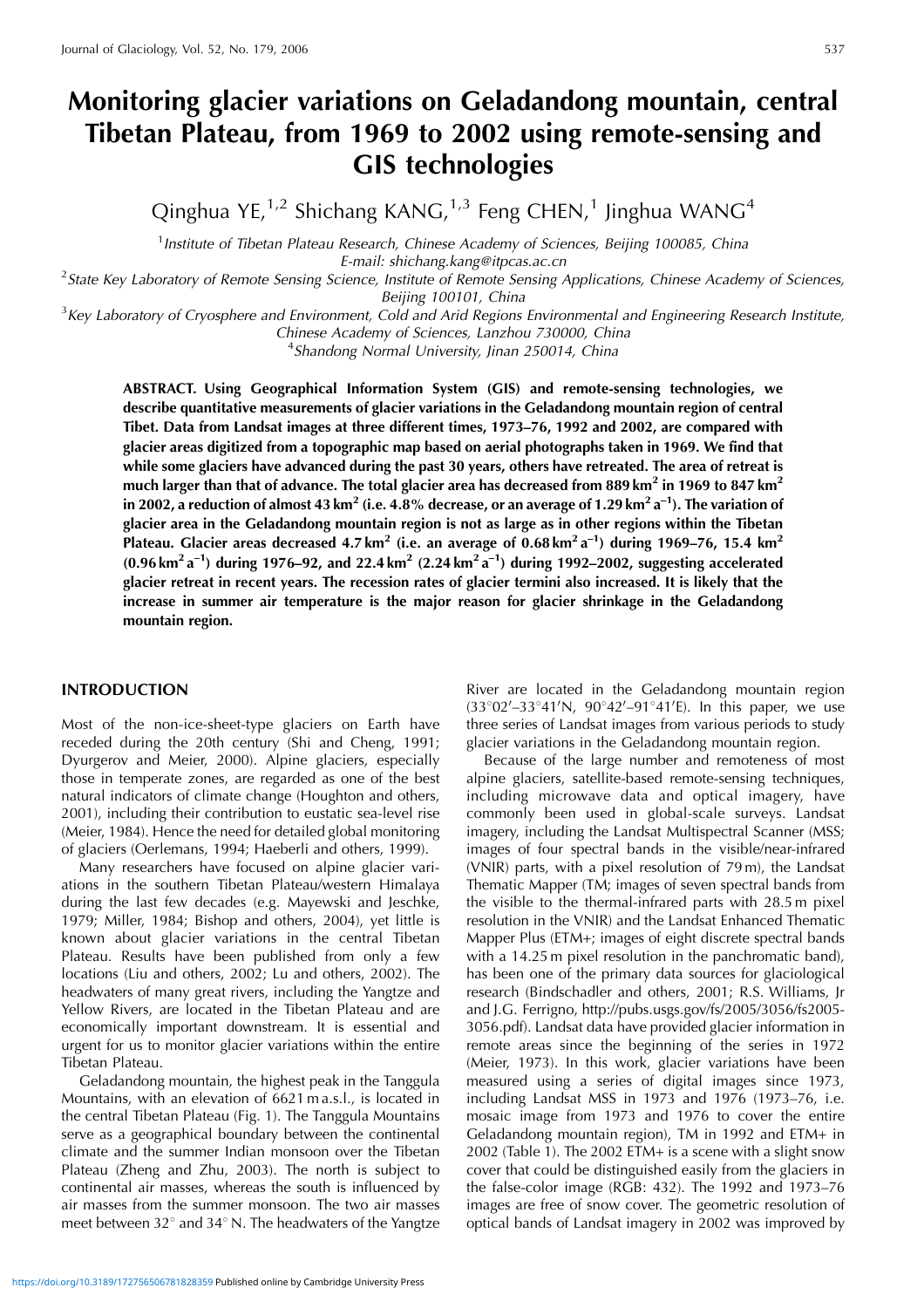

**Fig. 1.** Location map around Geladandong mountain in the central Tibetan Plateau.

data fusion, using the 14.25 m panchromatic band of ETM+, so that glacier interpretation could be improved.

We also use topographic maps at 1 : 100 000 (with about  $\pm 100$  m accuracy), which were compiled from snow-free aerial photographs taken in November 1969. The map area was surveyed and mapped by the State Bureau of Surveying and Mapping in China in June 1974.

The multispectral classification methods for glacier delineation with Landsat TM data include manual digitization, normalized difference snow index (Silverio and Jaquet, 2005), spectral-band ratio, and unsupervised and supervised classification techniques (Hall and Martinec, 1985; Paul and others, 2002; GLIMS Algorithm Working Group, www.geo.unizh.ch/-kaeaeb/glims/algor.html#Anchor-23240). Although on-screen digitizing by manual delineation of glacier ice is very time-consuming and laborintensive, it is still widely used (Williams and others, 1997; Raup and others, 2000; Khalsa and others, 2004; Khromova

**Table 1.** Landsat (MSS, TM and ETM+) data used in this work

| Sensor                         | Date.                                              | Path/row                   |  |
|--------------------------------|----------------------------------------------------|----------------------------|--|
| <b>MSS</b><br><b>MSS</b><br>TM | 10 June 1973<br>17 December 1976<br>31 August 1992 | 149/37<br>148/37<br>138/37 |  |
| $FTM+$                         | 15 May 2002                                        | 138/37                     |  |

and others, 2006), especially when the analyst knows the area well and is knowledgeable about its glaciers. Aizen and others (2006), for example, studied glacier changes in the central and northern Tien Shan and achieved maximum accuracy for the glacier boundaries by manually digitizing false-color composites of VNIR bands. For debris-covered glaciers, many semi-automatic methods have been utilized in recent years (for example Paul and others, 2004; Silverio and Jaquet, 2005).

The very low reflectance of ice and snow in the middle infrared has been widely used for glacier classification, for example with threshold ratio images from raw data of digital number of TM bands 4 and 5 (Bayr and others, 1994; Jacobs and others, 1997; Paul, 2001). This technique has proved to be simple, robust and accurate (Paul and others, 2002). It has also been proposed as a method for reducing multiple effects (e.g. the topographic effect of direct light) within multispectral data (Kriegler and others, 1969; Crane, 1971; Vincent, 1973; Holben, 1981). However, data adjustments (e.g. compensation for data offsets prior to ratio) should be considered an essential part of the band-ratioing process, especially for scenes containing deep shadow (Crippen, 1988). The data offsets inherent in the band data can affect results of the ratio image. As we do not know the suitable offsets for the adjustment, we use images that result from subtracting band 5 from band 4 (TM4 – TM5) to discern the glacierized areas, including termini of individual glaciers, in the Geladandong mountain region after orthorectification and co-registration of all image scenes acquired on different dates. Orthorectification by digital elevation model (DEM) applications is employed to eliminate the effects of perspective distortion and to reduce the topographic effect on remotely sensed data (Justice and others, 1981; Kääb, 2002, 2005).

## **METHODOLOGY**

#### **DEM data**

The multitemporal and multi-source datasets must be accurately co-registered and orthorectified, using a DEM, before calculating glacier area changes based on pixels. Thus, DEM evaluation has to be carried out first. For the study site, we have DEM data at the 1 : 250 000 scale (DEM25), which were created by contour digitization and interpolation from the 1 : 250 000 topographic map compiled by the State Bureau of Surveying and Mapping in China. The DEM cell size is 100 m, and its co-registered error to the topographic map of 1969 is within 100 m.

The height accuracy of the basic DEM data was evaluated by calibrating 160 elevation check points on the 1 : 100 000

**Table 2.** Errors in co-registration of satellite images to the 1 : 100 000 topographic map of the Geladandong mountain region

| Imagery                   | Pixel resolution<br>m | rmse<br>pixel |
|---------------------------|-----------------------|---------------|
| 10 June 1973 (149/37)     | 79                    | 0.20          |
| 17 December 1976 (148/37) | 79                    | 0.20          |
| 31 August 1992 (138/37)   | 28.5                  | 0.11          |
| 15 May 2002 (138/37)      | 14.25                 | 0.10          |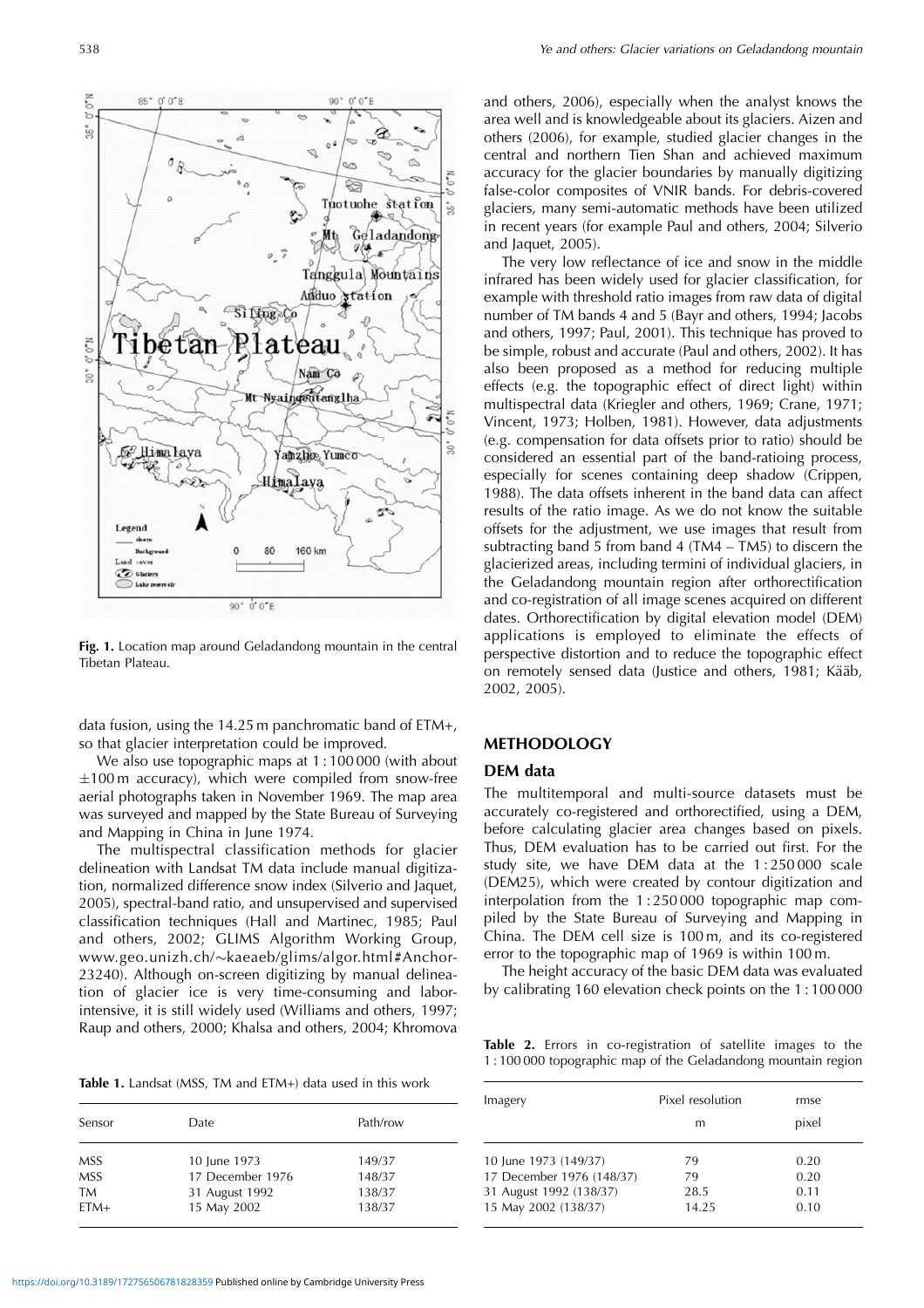

**Fig. 2.** Glacier variations in the Geladandong mountain region during 1973–2002.

1969 topographic maps, with the corresponding elevation values for the same locations from the terrain data before orthorectification of the sequential satellite imagery. We obtained an average deviation of the elevations of 32.85 m, and a standard deviation of the elevation differences of 45.22 m, with reference to the 1 : 100 000 topographic map. The root-mean-square error (rmse) of vertical deviations for DEM25 (Stevens and others, 2004) is  $\pm$ 54.42 m, with maximum vertical deviations of –167 and +72 m. We used the DEM25 for orthorectification of the three sets of Landsat images. The digital images we used were converted from disparate sources to a common format defined in Arc/Info Grid with transverse Mercator projection and Krasovsky 1940 spheroid. Co-registration for all orthoimages is based on the 1 : 100 000 topographic map (which is used as the common 'base'), and the co-registered errors are within 0.5 pixel (Table 2).

## **Delineation of glaciers and detection of variation**

The study of glacier variations depends mainly on the delineation of the glaciers from sequential, co-registered orthorectified images. We know, both from field surveys in October 2005 and from the series of Landsat images, that there are no debris-covered glaciers in this region. A classification scheme was used in which non-glacierized areas were assigned a single-digit value of 5, and glacier areas were assigned a single-digit value of 7. Glaciers are mapped from Landsat TM and ETM+ images of 1992 and

2002, by unsupervised classification of imagery from band arithmetic (TM4 – TM5). Glaciers from Landsat MSS images of 1973–76 are mapped by unsupervised classification from false-color composite images which were constructed using MSS bands 4, 2 and 1 (i.e. RGB: 421). All results were resampled to the same 28.5 m gridcell resolution, and some snow-covered, non-glacierized areas were eliminated by filter methods and manual editing. Classification accuracy for glacier delineations depends not only on the pixel resolution but also on the season when the imagery is taken. Although the image derived from spectral-band-algebraic operation (TM4 – TM5) works well for snow and ice, manual corrections are also required. The classification results of each individual image are more accurate if glaciological and field survey knowledge is applied to the glacier interpretation, as was done by Williams and others (1997) on Vatnajökull, Iceland.

The classification scheme facilitated the algebraic operations in the Arc/Info Grid module. The one-digit value (i.e. 5 or 7) from each gridcell was integrated over the three images (1973–76, 1992 and 2002) by map algebra to generate a spatial–temporal integrated dataset with a three-digit value in each gridcell that simulated glacier change during the period 1973–2002 (Fig. 2). This hybrid-grid method enables us to track glacier variations during the corresponding period both on maps and in tables (Ye and others, 2006). Instances in which gridcells indicated changes that occurred more rapidly than was considered feasible (575, 757, etc.)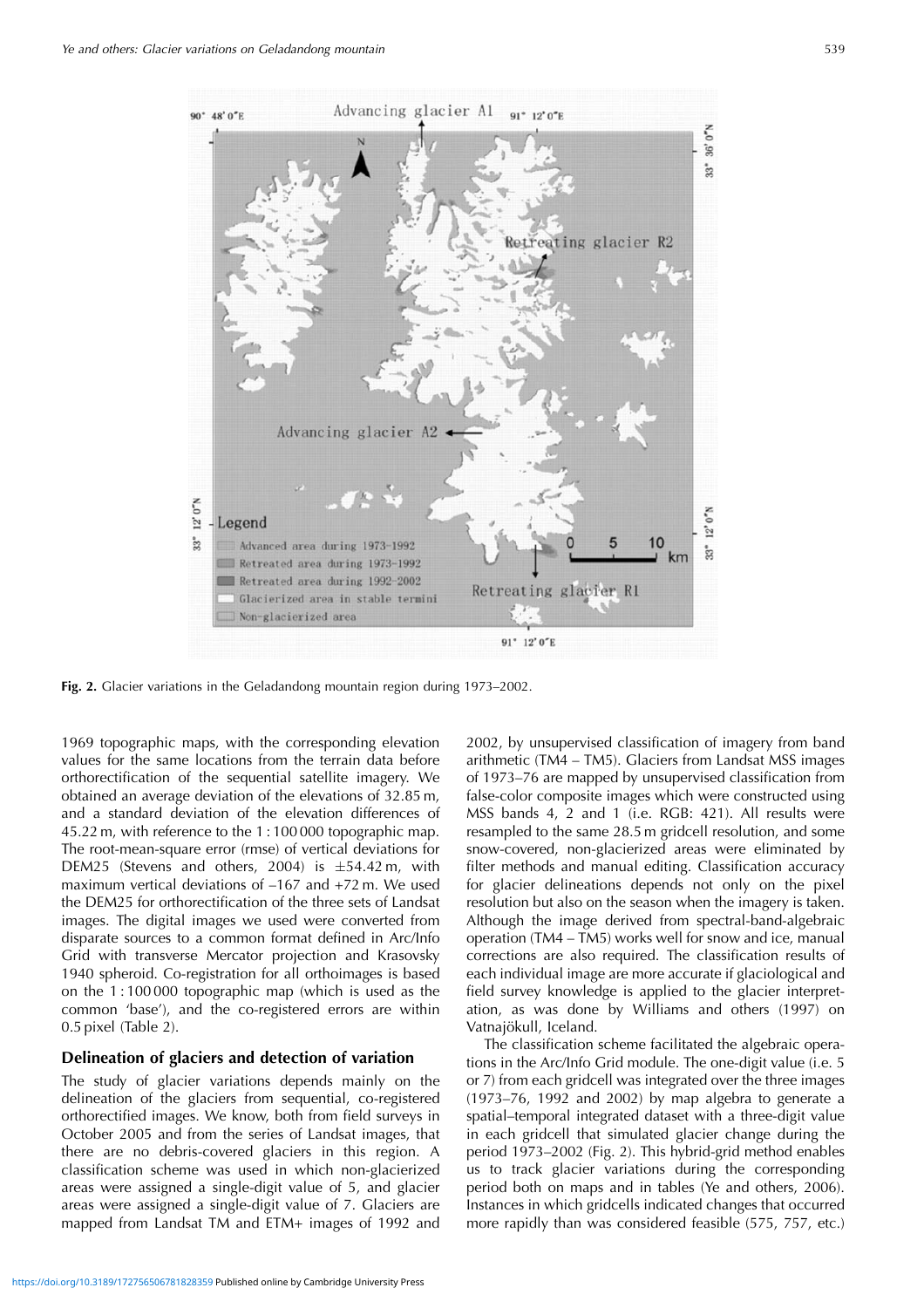

**Fig. 3.** Areas of retreating glaciers compared to the glacier extents on the 1969 topographic map. (a) Glacier R1 in 1992 Landsat TM image (bands 4, 3 and 2). (b) Glacier R2 in 1992 Landsat TM image (bands 4, 3 and 2). (c) Glacier R1 in 2002 Landsat ETM+ image (pansharpened with band 8). (d) Glacier R2 in 2002 Landsat ETM+ image (pansharpened with band 8).

were rejected as 'noise'. These may be caused by false information or changes outside the expected range, such as different data sources or seasonal differences in snow cover in non-glacierized areas. The three-digit value from each gridcell was used to identify areas of glacier advance where non-glacierized areas became glacier areas, and areas of glacier retreat where glacier areas became non-glacierized during different periods (Ye and others, 2006). These regions could be identified from the map (Fig. 2).

Glacier retreat is evident at the glacier terminus or from changes in glacier geometry (nunataks) which result in separate flowlines (Paul and others, 2004). Length changes were derived from the average, over three measurements, of the difference in glacier tongue positions between the glacier outline in the 1969 topographic map and individual images along the central flowline. The Earth Resource Data Analysis System (ERDAS) measurement software tool was used.

#### **Accuracy of measurements**

The measurement accuracy of the position of the glacier front is limited by the sensor resolution (Williams and others,

**Table 3.** Glacier variation during 1973–2002 in the Geladandong mountain region

| Grid value | Area<br>km <sup>2</sup> | Category of variation              |
|------------|-------------------------|------------------------------------|
| 577        | $4.10 + 0.028$          | Advanced area, 1973-92             |
| 557        | $1.68 + 0.028$          | Advanced area, 1992-2002           |
| 755        | $16.32 + 0.028$         | Retreated area, 1973-92            |
| 775        | $30.83 + 0.028$         | Retreated area, 1992-2002          |
| 777, 757   | $815.03 + 0.028$        | Glacierized area in stable termini |
| 555, 575   | $2322.19 + 0.028$       | Non-glacierized area               |

1997) and co-registration error (Hall and others, 2003; Silverio and Jaquet, 2005). Since glacier variations are determined by values of the integrated grids (Fig. 2; Table 3) from the three digital images (from 1973–76, 1992 and 2002) together, the errors of co-registration to the 1969 topographic base map (with pixel resolution 100 m) play a very important role (equal to that of the sensor resolution) in the measurement. According to Williams and others (1997), Hall and others (2003) and Silverio and Jaquet (2005), for multitemporal measures of glacier-front position using satellite images, each position has an uncertainty that can be calculated by

$$
U_{\mathsf{T}} = \sqrt{\sum \lambda^2} + \sqrt{\sum \varepsilon^2},\tag{1}
$$

where  $U_T$  is the measurement uncertainty of the glacier terminus,  $\lambda$  is the original pixel resolution of each individual image and  $\varepsilon$  is the registration error of each individual image to the 1969 topographic map.

In our case, according to the above equation, glacier terminus measurement uncertainty is 148, 115, 111, 99 and 46 m between each pair of datasets (i.e. 1969–73, 1969–92, 1969–2002, 1973–92, 1992–2002), respectively. The total

**Table 4.** Glacier area in different periods in the Geladandong mountain region

| Year                            | Glacierized area                                                             | Variation in area                                      | Variation<br>rate    | Speed                         |
|---------------------------------|------------------------------------------------------------------------------|--------------------------------------------------------|----------------------|-------------------------------|
|                                 | km <sup>2</sup>                                                              | km <sup>2</sup>                                        | $\%$                 | $km^2a^{-1}$                  |
| 1969<br>1973-76<br>1992<br>2002 | $889.31 + 0.02$<br>$884.57 + 0.017$<br>$869.17 + 0.002$<br>$846.81 + 0.0007$ | $-4.74 + 0.039$<br>$-15.4 + 0.018$<br>$-22.36 + 0.003$ | 0.53<br>1.74<br>2.57 | $-0.68$<br>$-0.96$<br>$-2.24$ |
| Total                           |                                                                              | $-42.5 + 0.042$                                        | 4.78                 | $-1.29$                       |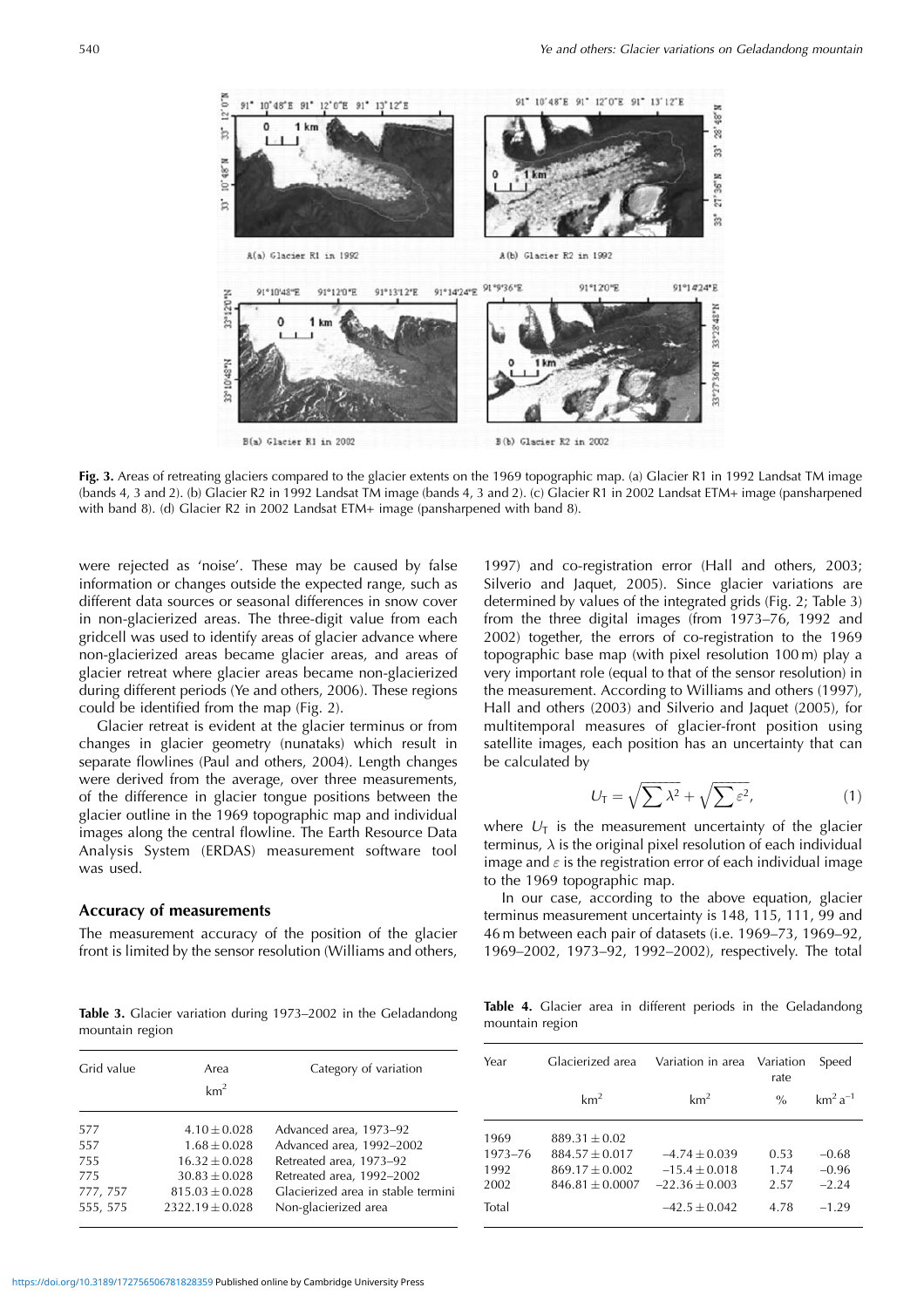

**Fig. 4.** Areas of advancing glacier A1 compared to its extent on the 1969 topographic map. (a) 1992 Landsat TM image (bands 4, 3 and 2). (b) 2002 Landsat ETM+ image (pansharpened with band 8).

 $U_T$  among three images was 90 m during 1973–2002, and among four images was 156 m during 1969–2002.

Measurement accuracy of the glacier area from individual spatial data is also limited by the sensor resolution. According to Hall and others (2003), the measurement uncertainty in glacier area  $(U_A)$  from images can be obtained using

$$
U_A = \frac{2U_T}{\sqrt{\sum \lambda^2}} \sum \lambda^2 = 2U_T \sqrt{\sum \lambda^2}.
$$
 (2)

The area accuracy in any one individual digital image can be expressed as

$$
U_M = 2U_T\lambda,\tag{3}
$$

where  $U_M$  is the area uncertainty of the spatial data (digital image, topographic map, etc.). Uncertainties in the glacierized area in our case are shown in Table 4.

As the co-registration error also plays an important role in variation measurement between datasets, we included the registration error in the area accuracy calculation. Thus, changes in the area extent of a glacier during 1969–2002 with four spatial datasets were measured with an accuracy of  $\pm$ 0.042 km<sup>2</sup> using

$$
U_A = 2U_T \sqrt{\sum \lambda^2} + \sum \varepsilon^2.
$$
 (4)

In our case:

$$
U_A = 2 \times 156 \times \sqrt{100^2 + 79^2 + 28.5^2 + 14.25^2}
$$
  
+ 
$$
\left[ (0.20 \times 100)^2 + (0.20 \times 100)^2 + (0.11 \times 100)^2
$$
  
+ 
$$
(0.10 \times 100)^2
$$
  

$$
\le 40985 + 1021
$$
  

$$
\approx 42006 \text{ m}^2.
$$

In the same way, the total measurement uncertainty in glacier area during 1973–2002 among the three digital images was  $\pm 0.028 \text{ km}^2$ . All area variation uncertainties are shown in Tables 3 and 4.

#### **RESULTS**

Values of the integrated grid from the three digital images (Fig. 2; Table 3) show that, while some glaciers in the Geladandong mountain region advanced during 1973– 2002, others retreated. The area of glacier recession was much larger than that of glacier advance (Table 3). We also see that the areas of glacier advance decrease while the areas of glacier retreat increase through the time period.

From calculation of glacier area derived from classification of digital images, and from the 1969 topographic map, we determine that total glacier recession from 1969 to 2002 was  $\sim$ 43 km<sup>2</sup>. The glacierized area in the Geladandong mountain region, from the 1969 map, was  $889 \text{ km}^2$ ; the image mosaic of 1973 and 1976 indicated it decreased to 885 km<sup>2</sup> (Table 4). Glacier area decreased by 22 km<sup>2</sup> (i.e. 2.2 km<sup>2</sup> a<sup>-1</sup>) during 1992–2002, compared to 15.4 km<sup>2</sup>  $(1.0 \text{ km}^2 \text{ a}^{-1})$  during 1973–92, and  $4.7 \text{ km}^2$   $(0.7 \text{ km}^2 \text{ a}^{-1})$ during 1969–73 (Table 4; Fig. 2). The area recession rate in Table 4 indicates that glacier retreat has accelerated in recent years.

The recession rates of some glacier termini in the Geladandong mountain region have also increased. For example, the terminus retreat of glacier R1, located in the south of the region (Fig. 2), was  $983 \pm 115$  m from 1969 to 1992, an average retreat rate of  $43 \text{ m a}^{-1}$ , while it was  $2018 \pm 111$  m from 1969 to 2002 a retreat rate of 61 m a<sup>-1</sup> (Fig. 3a and c). This indicates that the glacier tongue retreated  $1035 \pm 46$  m during 1992–2002 (104 m a<sup>-1</sup>). Similarly, the tongue of glacier R2, located in the northeast of the region (Fig. 2), retreated  $1740 \pm 115$  m (76 m a<sup>-1</sup>) during 1969–92, while it retreated  $2543 \pm 111$  m (77 m a<sup>-1</sup>) during 1969–2002 (Fig. 3b and d). This suggests the tongue retreated  $803 \pm 46$  m  $(80 \text{ m a}^{-1})$  during 1992–2002. Thus, glacier recession has accelerated in recent years. This is the major characteristic of glaciers in the study area during 1969–2002.

Meanwhile, other glaciers in the Geladandong mountain region advanced  $4.1 \pm 0.028 \text{ km}^2$  in total during 1973–92 and  $1.68 \pm 0.028$  km<sup>2</sup> during 1992–2002 (Table 3). Glacier A1, which is located in the northern part of the region (Fig. 2), advanced  $535 \pm 115$  m (23 m a<sup>-1</sup>) during 1969–92, and  $607 \pm 111$  m  $(18 \text{ km}^2 \text{ a}^{-1})$  during 1969–2002 (Fig. 4). Thus, the terminus advanced  $72 \pm 46$  m (6 m a<sup>-1</sup>) during 1992–2002, much slower than in the previous period. The tongue of glacier A2, which is located in the southwestern part of the area (Fig. 2), advanced  $311 \pm 115$  m  $(14 \text{ m a}^{-1})$  during 1969–92; its advance could not be detected using Landsat TM/ETM+ imagery during 1992–2002 (Fig. 2). Advancing glaciers are generally located in the northern and western parts of the region, while glacier retreat dominates in the southern and eastern parts (Fig. 2).

#### **DISCUSSION**

## **Misclassifications from individual images**

Availability of cloud-free, end-of-ablation-period satellite scenes with appropriate glacier mapping conditions (cloudand snow-free) is limited. Glacier monitoring by means of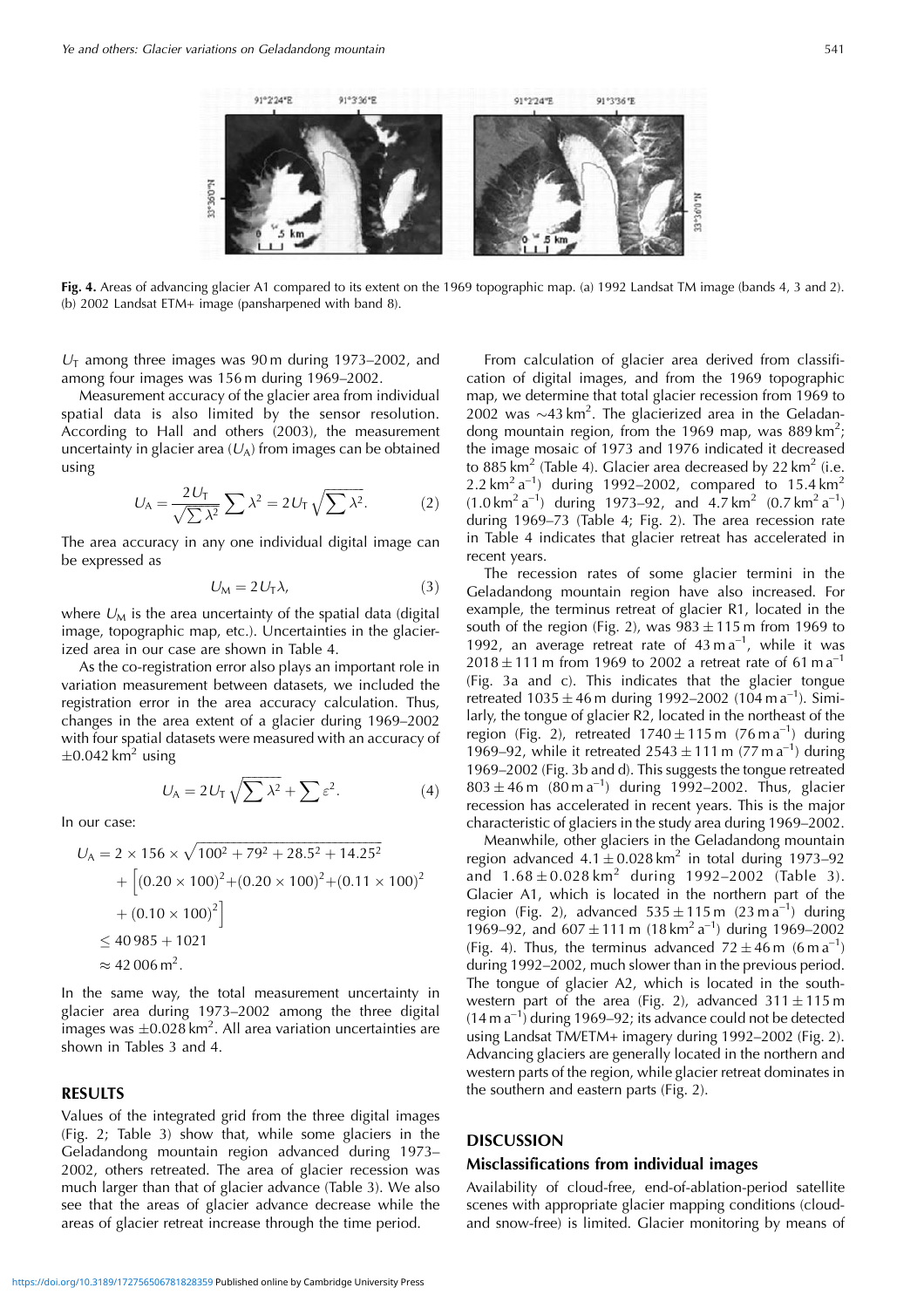optical sensors is hampered by frequent cloud cover or perennial snowfields that are attached to some glaciers (Williams and others, 1997). Because glacier and snow cover vary during different seasons, it is difficult to delineate glaciers from surrounding snowpack (the snow-covered, non-glacierized area) with only spectral characteristics of individual satellite images. Local knowledge gained from experience in the field (e.g. Williams and others, 1997) is very advantageous. In addition, some misclassifications can exist among sequential images due to different observation times, pixel resolutions and data sources.

The misclassification of non-glacierized areas as glacier areas in the earlier maps/images resulted in an overestimate of glacier retreat during the corresponding period. For example, the smaller remaining 'noise' (small red areas in Fig. 2) comes from some non-glacierized areas surrounded by glacier areas (e.g. high mountain rock ridges, steep mountain peaks) which are misidentified as glacierized areas on earlier images (e.g. the 1992 image). They are however, correctly identified as non-glacierized areas on the 2002 image. Similarly, the misclassification of non-glacierized areas as glacier areas in the later images resulted in an overestimate of glacier advance during the corresponding period. The blue area in Figure 2, for example, is marked as 'advancing' during 1973–92. Some of the blue, however, does not occur at glacier termini, and cannot be regarded as advancing.

The hybrid-grid method enables the 'noise' to be identified both in spatial characteristics (Fig. 2) and in value (Table 3), which effectively improves the accuracy in detecting areas of glacier retreat and advance. We can reclassify the misclassified gridcells (Table 3), if there is an agreement with at least two other images (757, 575, etc.). The rules for reclassification are very important for detection and elimination of discrepancies in the hybrid grid. We will discuss the 'noise' between various data sources elsewhere. Meanwhile, we can further improve the accuracy of our results by utilizing the knowledge of glaciologists to correctly identify certain areas as glacierized or nonglacierized in the hybrid grid and work to verify the problematic areas with future field surveys.

## **Uncertainties of measurement**

The uncertainties in area and length measurements can be considerable when comparing satellite data with topographic maps. Uncertainties have reduced with time, however, as pixel resolution of satellite images has improved, as shown by Hall and others (2003) who considered the errors inherent in mapping historical glacier positions in Austria from the ground and space. The equations that we use to calculate uncertainties need to be improved. First, the error in registration to the topographic base map is limited, to some extent, by the pixel resolution. Thus, the registration error and pixel resolution are not independent of each other, and their relationship in the measurement should be considered when calculating the uncertainties. Second, in the hybridgrid development of each of the three images (1973–76, 1992 and 2002) based on a unified pixel resolution, the errors in co-registering to the 1969 topographic base map are not always enlarged by equal weight. The larger registration error image may play a more important role than the smaller registration error image in the measurement of uncertainties for the hybrid grid. Third, much of the mismatched and misclassified information between individual images can be detected and eliminated in the integrated grid (pixel size is 28.5 m). The hybrid and the reclassification of gridcells could reduce the measurement uncertainty to some extent (e.g. 575, 757). Therefore, uncertainties we provide are the maximum values (e.g.  $\pm 156$  m for terminus position, and  $\pm$ 0.042 km<sup>2</sup> for the area, for 1969–2002). Further work is required for a more elaborate depiction of uncertainties in the analysis of glacier variations by the hybrid-grid method.

# **Glacier variations over the Tibetan Plateau**

Our results show that the recession of glaciers in the Geladandong mountain region is less than in other regions in China (see also Lu and others, 2002), but the recession has accelerated in recent years. During 1969–2002, glacier area decreased by a total of 43 km<sup>2</sup>, or 4.8% (0.15%  $a^{-1}$ ) of the total area  $(889 \text{ km}^2)$  in 1969 (Table 4). This is much smaller than the average 7% retreat  $(0.18\% \text{ a}^{-1})$  for glaciers across China since the 1960s (Yao and others, 2004). Alpine glacier recessions are occurring throughout Asia (e.g. 8.4% decrease in glacier area during 1976–2003 in the Naimona'nyi region of the western Himalaya (Ye and others, 2006); 13.8% decrease in the Urumqi river drainage area during 1964–92 (Chen and others, 1996); 17% decrease in the A'nyêmaqên Shan from the headwaters of the Yellow River during 1966–2000 (Yang and others, 2003); 10.3% decrease in the western part of the Qilian Shan during 1956–90 (Liu and others, 2002); 9% decrease in the Pumqu river basin between the 1970s and 2001 (Jin and others, 2005); and 4% decrease of July 1st glacier from 1985 to 2002 (Sakai and others, 2006)). The accelerated retreat in recent years observed in this study is consistent with the results of Yao and others (2004).

## **Reasons for glacier variations**

Glacier variations are concurrent with the changes of summertime air temperature during the past 40 years, according to meteorological data from Tuotuohe station (4533 m a.s.l.) and Anduo station (4800 m a.s.l.), which are the closest stations to Geladandong mountain (Fig. 1). Figure 5 shows a time series of summer air temperature (May through September where monthly mean temperature is above  $0^{\circ}$ C) and annual precipitation, along with linear fits and 5 year fast Fourier transform smoothing. Annual precipitation at Anduo increases (Fig. 5b), while no clear trend is evident at Tuotuohe (Fig. 5d). However, a rise in summer air temperature at both stations is clear, especially since the 1990s (Fig. 5a and c). Rising temperature in the Geladandong mountain region is consistent with a prevailing warming over the Tibetan Plateau during the last few decades (Liu and Chen, 2000). Temperature rise causes stronger summer melting and a corresponding negative mass balance on the glaciers, which leads to a reduction in glacier area and retreat of glacier termini (Yao and others, 2004). Recession of glaciers in the Geladandong mountain region has accelerated during the past decade, also in concert with dramatic warming in the region during the same period. The glacier recession may also be part of a longer-term response (Oerlemans, 2005; Kerr, 2006), perhaps over many hundreds of years. Su and Shi (2002) concluded that since the maximum of the Little Ice Age (17th century) the mean temperature of monsoonal temperate glaciers in China has risen by  $0.81^{\circ}$ C and that glacier area has decreased by  $3921.2 \text{ km}^2$ , an amount equivalent to 30% of the modern glacier area.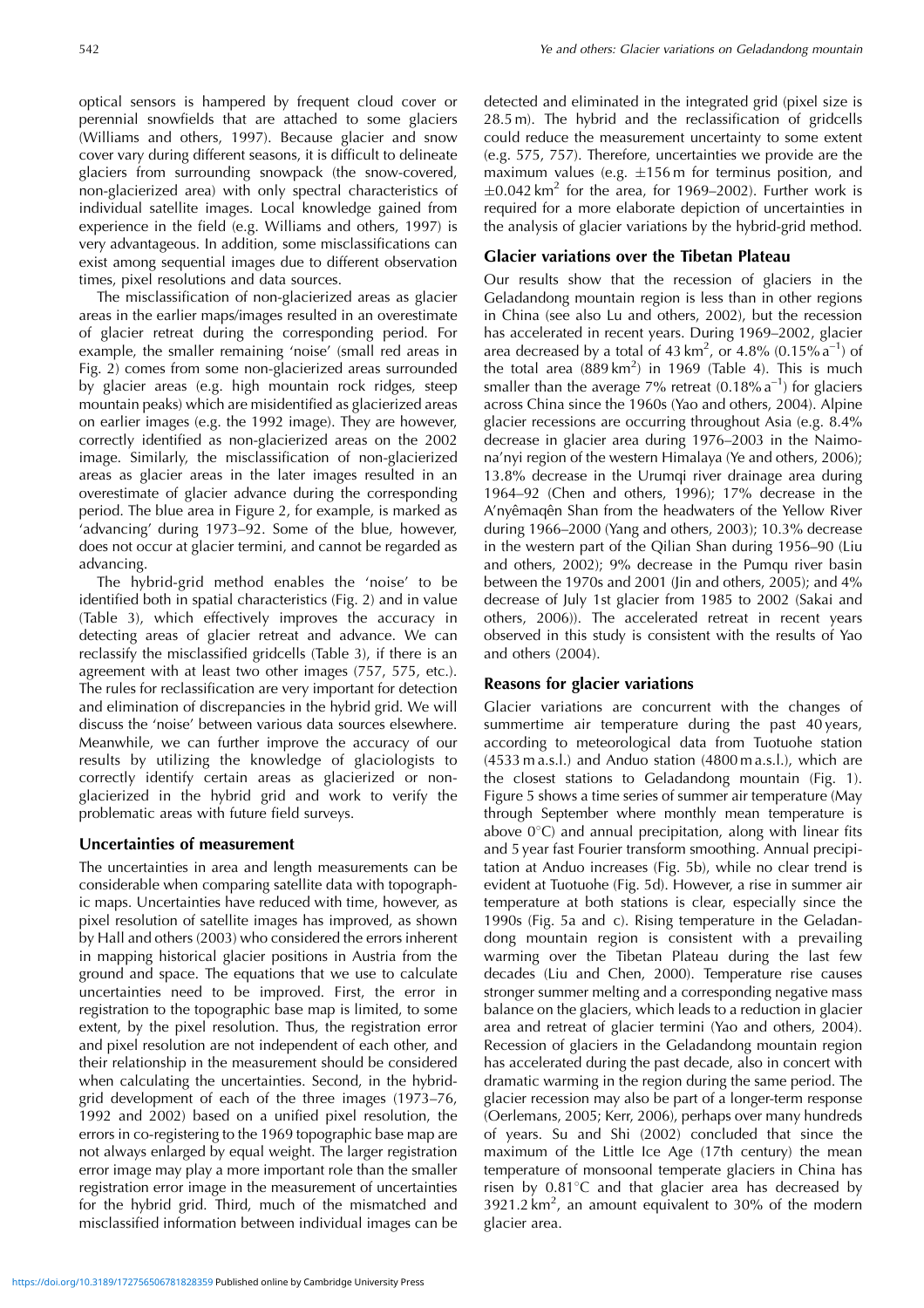

Fig. 5. Comparison between climatic parameters and glacier variations. (a) Average summer (May to September) temperature (°C) from Anduo station (1966–2003). (b) Annual precipitation (mm) from Anduo station (1966–2003). (c) Average summer (May to September) temperature (°C) from Tuotuohe station (1958–2003). (d) Annual precipitation (mm) from Tuotuohe station (1958–2003).

Despite the observations above, the reasons for glacier advances in the Geladandong mountain region have not yet been studied. They might be due to glacier surges (Chinn and others, 2005; Larsen and others, 2006), or to locally increased precipitation not detected by the sparse meteorological stations (e.g. Chinn and others (2005) who considered recent glacier advances in Norway and New Zealand, and Hooker and Fitzharris (1999) who examined correlations between climatic parameters and the retreat and advance of Franz Josef Glacier, New Zealand). It is not clear at present whether the glacier advances are caused by the effects of glacier dynamics or local climate.

## **Future research**

To date, our work has focused only on variations of glacier area. It has not included vertical variation due to downwasting. We continue to investigate methods to calculate vertical variations from two DEMs from different times to study the volume variation of glaciers. This will enable us to generate a more comprehensive view of glacier variations in the Geladandong mountain region. It will also require detailed studies with various data sources and more intensive field surveys.

## **CONCLUSIONS**

We have presented a method for investigation of glacier variations using GIS and remote-sensing technologies. By developing a hybrid classification of results from time-based digital images on gridcells, most of the glacier variations and misclassifications could be identified both in the synthetic map (Fig. 2) and the tables (Table 3). However, the measurement uncertainty for the hybrid-grid method needs

to be studied further due to the dependent relationship between the registration error and the pixel resolution of the original data.

Our results show that while some glaciers in the Geladandong mountain region of the central Tibetan Plateau have advanced over the past three decades, others have retreated. Retreating glaciers prevail. Glacier area has reduced at a rate of  $1.29 \text{ km}^2 \text{ a}^{-1}$  during 1969–2002. In addition, glacier area recession has accelerated in recent years. The speed of glacier termini retreat has also increased. The change in glacier area in the region (4.8%) is less than the average rate (7%) over the high Asian plateau.

Acceleration of glacier shrinking is consistent with a dramatic increase in summer air temperature during the last decade, suggesting that summer temperature has played an important role in glacier variations in the Geladandong mountain region during 1969–2002. However, the reason for the spatial difference in the glacier variations (especially for the advancing glaciers) cannot be clarified without further detailed studies and in situ field surveys.

#### **ACKNOWLEDGEMENTS**

This research is supported by the National Nature Science Foundation of China (40401054, 40121101), the Chinese Academy of Sciences ('Talent Project', KZCX3-SW-339/ 334), the National Basic Research Program of China (2005CB422004) and the US National Oceanic and Atmospheric Administration (NA04OAR4600179). We thank C. Zhu, P.A. Mayewski, G. Hamilton, S. Kaspari, B. Grigholm, A. Kurbatov, Y. Wang and Y. Zhu for helpful suggestions. We also greatly appreciate helpful comments on the manuscript from R.S. Williams Jr, an anonymous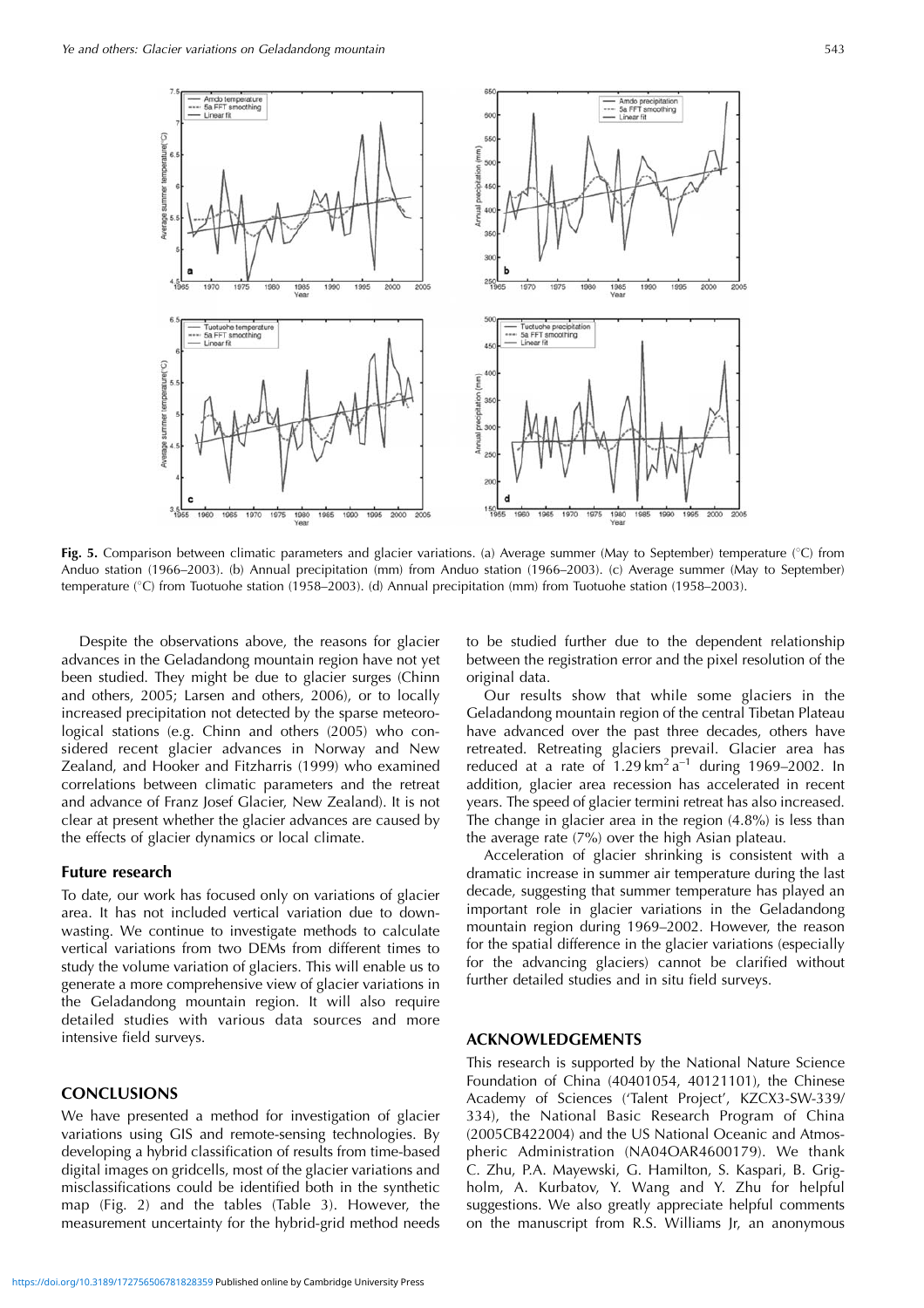referee and F. Paul. Constructive comments and generous efforts to improve this paper from the Scientific Editor, R. Naruse, are acknowledged and deeply appreciated.

## **REFERENCES**

- Aizen, V.B., V.A. Kuzmichenok, A. Surazakov and E. Aizen. 2006. Glacier changes in the central and northern Tien Shan during the last 140 years based on surface and remote-sensing data. Ann. Glaciol., **43**, 202–213.
- Bayr, K.J., D.K. Hall and W.M. Kovalick. 1994. Observations on glaciers in the eastern Austrian Alps using satellite data. Int. J. Remote Sensing, **15**(9), 1733–1752.
- Bindschadler, R., J.A. Dowdeswell, D. Hall and J.G. Winther. 2001. Glaciological applications with Landsat-7 imagery: early assessments. Remote Sens. Environ., **78**(1–2), 163–179.
- Bishop, M.P. and 16 others. 2004. Global land ice measurements from space (GLIMS): remote sensing and GIS investigations of the Earth's cryosphere. Geocart. Int., **19**(2), 57–84.
- Chen, J., C. Liu and M. Jin. 1996. Application of the repeated aerial photogrammetry to monitoring glacier variation in the drainage area of the Ürümqi River. J. Glaciol. Geocryol., 18(4), 331-336. [In Chinese with English summary.]
- Chinn, T., S. Winkler, M.J. Salinger and N. Haakensen. 2005. Recent glacier advances in Norway and New Zealand: a comparison of their glaciological and meteorological causes. Geogr. Ann., **87**(1), 141–157.
- Crane, R.B. 1971. Preprocessing techniques to reduce atmospheric and sensor variability in multispectral scanner data. In Proceedings of the 7th International Symposium on Remote Sensing of the Environment, vol. II, Ann Arbor, MI, USA, 1345–1355.
- Crippen, R.E. 1988. The dangers of underestimating the importance of data adjustments in band ratioing. Int. J. Remote Sensing, **9**(4), 767–776.
- Dyurgerov, M.B. and M.F. Meier. 2000. Twentieth century climate change: evidence from small glaciers. Proc. Natl. Acad. Sci. USA (PNAS), **97**(4), 1406–1411.
- Haeberli, W., R. Frauenfelder, M. Hoelzle and M. Maisch. 1999. On rates and acceleration trends of global glacier mass changes. Geogr. Ann., **81A**(4), 585–591.
- Hall, D.K. and J. Martinec. 1985. Remote sensing of ice and snow. London and New York, Chapman and Hall Ltd.
- Hall, D.K., K.J. Bayr, W. Schöner, R.A. Bindschadler and J.Y.L. Chien. 2003. Consideration of the errors inherent in mapping historical glacier positions in Austria from ground and space (1893–2001). Remote Sens. Environ., **86**(4), 566–577.
- Holben, B.N. 1981. An examination of spectral band ratioing to reduce the topographic effect on remotely sensed data. Int. J. Remote Sensing, **2**(2), 115–133.
- Hooker, B.L. and B.B. Fitzharris. 1999. The correlation between climatic parameters and the retreat and advance of Franz Josef Glacier, New Zealand. Global Planet. Change, **22**(1–4), 39–48.
- Houghton, J.T. and 7 others. 2001. Climate change 2001: the scientific basis. Contribution of Working Group I to the Third Assessment Report of the Intergovernmental Panel on Climate Change. Cambridge, etc., Cambridge University Press.
- Jacobs, J.D., É.L. Simms and A. Simms. 1997. Recession of the southern part of Barnes Ice Cap, Baffin Island, Canada, between 1961 and 1993, determined from digital mapping of Landsat TM. J. Glaciol., **43**(143), 98–102.
- Jin, R., L. Xin, T. Che, L. Wu and P. Mool. 2005. Glacier area changes in the Pumqu river basin, Tibetan Plateau between the 1970s and 2001. J. Glaciol., **51**(175), 607–610.
- Justice, C.O., S.W. Wharton and B.N. Holben. 1981. Application of digital terrain data to quantify and reduce the topographic effect on Landsat data. Int. J. Remote Sensing, **2**(3), 213–230.
- Kääb, A. 2002. Monitoring high-mountain terrain deformation from repeated air- and spaceborne optical data: examples using

digital aerial imagery and ASTER data. ISPRS J. Photogramm. Rem. Sens, **57**(1-2), 39–52.

- Kääb, A. 2005. Combination of SRTM3 and repeat ASTER data for deriving alpine glacier flow velocities in the Bhutan Himalaya. Remote Sens. Environ., **94**(4), 463–474.
- Kerr, R.A. 2006. Yes, it's been getting warmer in here since the  $CO<sub>2</sub>$ began to rise. Science, **312**(5782), 1854.
- Khalsa, S.J.S., M.B. Dyurgerov, T. Khromova, B.H. Raup and R. Barry. 2004. Space-based mapping of glacier changes using ASTER and GIS tools: learning from Earth's shapes and colors. IEEE Trans. Geosci. Remote Sens., **42**(10), 2177–2183.
- Khromova, T.E., G.B. Osipova, D.G. Tsvetkov, M.B. Dyurgerov and R.G. Barry. 2006. Changes in glacier extent in the eastern Pamir, Central Asia, determined from historical data and ASTER imagery. Remote Sens. Environ., **102**(1–2), 24–32.
- Kriegler, F.J., W.A. Malila, R.F. Nalepka and W. Richardson. 1969. Preprocessing transformations and their effects on multispectral recognition. In Proceedings of the 6th International Symposium on Remote Sensing of the Environment, Ann Arbor, Michigan, USA. Ann Arbor, MI, University of Michigan. Institute of Science and Technology, 97–109.
- Larsen, N.K., J.A. Piotrowski, P. Christoffersen and J. Menzies. 2006. Formation and deformation of basal till during a glacier surge; Elisebreen, Svalbard. Geomorphology, **81**(1–2), 217–234.
- Liu, S., Y. Shen, W. Sun and G. Li. 2002. Glacier variation since the maximum of the Little Ice Age in the western Qilian Mountains, northwest China. J. Glaciol. Geocryol., **24**(3), 227–233. [In Chinese with English abstract.]
- Liu, X. and B. Chen. 2000. Climatic warming in the Tibetan Plateau during recent decades. Int. J. Climatol., **20**(14), 1729–1742.
- Lu, A., T. Yao, S. Liu, L. Ding and G. Li. 2002. Glacier change in the Geladandong area of the Tibetan Plateau monitored by remote sensing. J. Glaciol. Geocryol., **24**(5), 559–562. [In Chinese with English abstract.]
- Mayewski, P.A. and P.A. Jeschke. 1979. Himalayan and trans-Himalayan glacier fluctuations since AD 1812. Arct. Alp. Res., **11**(3), 267–287.
- Meier, M.F. 1973. Evaluation of ERTS imagery for mapping and detection of changes of snowcover on land and on glaciers. In Freden, S.C., E.P. Mercanti and D.E. Witten, eds. Symposium on Significant Results Obtained from Earth Resources Technical Satellite-1, (New Carrollton, Maryland). Washington, DC, National Aeronautics and Space Administration, 863–875.
- Meier, M.F. 1984. Contribution of small glaciers to global sea level. Science, **226**(4681), 1418–1421.
- Miller, K.J., ed. 1984. The International Karakoram Project. Proceedings of the International Conference. Cambridge, Cambridge University Press.
- Oerlemans, J. 1994. Quantifying global warming from the retreat of glaciers. Science, **264**(5156), 243–245.
- Oerlemans, J. 2005. Extracting a climate signal from 169 glacier records. Science, **308**(5722), 675–677.
- Paul, F. 2001. Evaluation of different methods for glacier mapping using Landsat TM. EARSeL eProc., **1**, 239–245.
- Paul, F., A. Kääb, M. Maisch, T. Kellenberger and W. Haeberli. 2002. The new remote-sensing-derived Swiss glacier inventory. I. Methods. Ann Glaciol., **34**, 355–361.
- Paul, F., C. Huggel and A. Kääb. 2004. Combining satellite multispectral image data and a digital elevation model for mapping debris-covered glaciers. Remote Sens. Environ., **89**(4), 510–518.
- Raup, B.H., H.H. Kieffer, T.M. Hare and J.S. Kargel. 2000. Generation of data acquisition requests for the ASTER satellite instrument for monitoring a globally distributed target. IEEE Trans. Geosci. Remote Sens., **38**(2), 1105–1112.
- Sakai, A., K. Fujita, K. Duan, J. Pu, M. Nakawo and T. Yao. 2006. Five decades of shrinkage of July 1st glacier, Qilian Shan, China. J. Glaciol., **52**(176), 11–16.
- Shi, Y. and G. Cheng. 1991. Cryosphere and global climate change. Bull. Chinese Acad. Sci., **6**(4), 287–291.